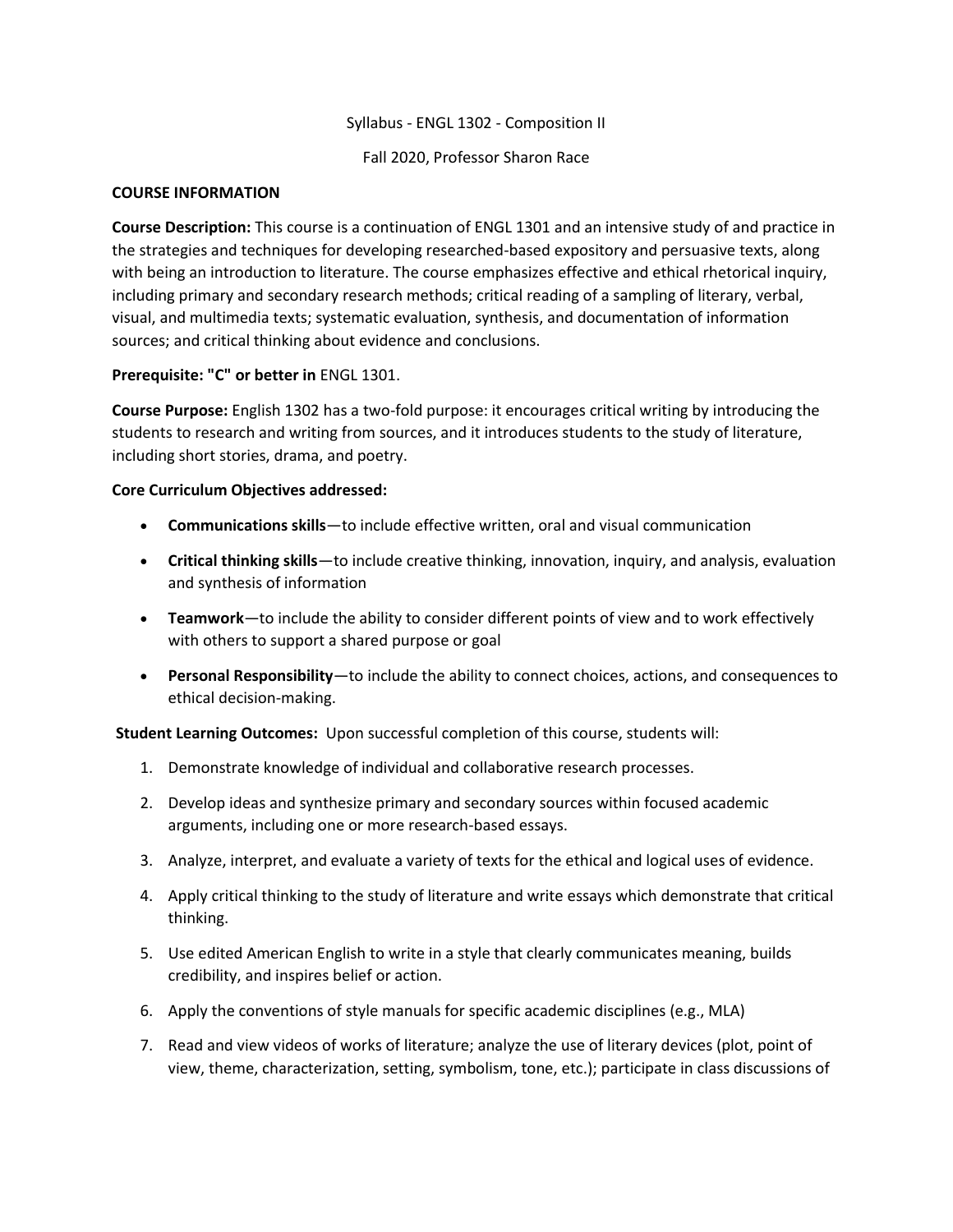the readings; and be tested over their understanding of the readings and lectures through quizzes, examinations, and/or written assignments.

### Contacting the Instructor

### **Mrs. Sharon Race, Professor of English**

### **Office Location: Communications Building (CM106) on Levelland Campus**

### **Office Hours: Monday through Thursday 1:30-3:00 PM, Friday 10:00 AM-noon, or by appointment**

#### **Office Phone: 806-716-2439**

**Use the Course Messages link** (located inside our Blackboard ENGL 1302 course under Course Tools) to contact me. I try to answer emails within 24 hours Monday-Thursday and Friday morning.

#### **How to send me a message inside our Blackboard English course:**

- 1. Click on Course Messages under the Course Tools menu on the left side of the screen.
- 2. Click on the Create Message button.
- 3. Click on the TO button and find my name in the Select Recipients box (Sharon Race Instructor).
- 4. Click on my name and then click on the right arrow to move my name to the Recipient box.
- 5. Scroll down to the message area.
- 6. Type YOUR NAME and the SUBJECT OF YOUR MESSAGE in the Subject box (example: Jane Doe Question about "Araby").
- 7. Type your message in the message area. Click on the ABC button with the check mark under it to check your spelling.
- 8. Click the Submit button to send your message.
- 9. If you want to make sure a mail message has been sent successfully, check your Sent folder in Mail.

# **REQUIRED COMPUTER SOFTWARE AND STUDENT EMAIL**

Course Textbook: Our course textbook (ebook + online lab) is called *Mindtap Literature 2.0.* It is included in the cost of this class, **so you don't have to buy a textbook**. No access code is required. Follow instructions in Week 1 Assignments to register in *Mindtap Literature 2.0*

Required Computer and Internet Access**:** In order to participate in this internet course, you must have daily access to a computer or laptop with reliable, fast internet access.

- Blackboard is designed to work best with **Mozilla Firefox** browser, so download this browser now and use it every time you access Blackboard to avoid many technical issues.
- Computer or internet connection problems may occur for you at some point this semester. **Understand that it is your responsibility to find alternate computers you may use to**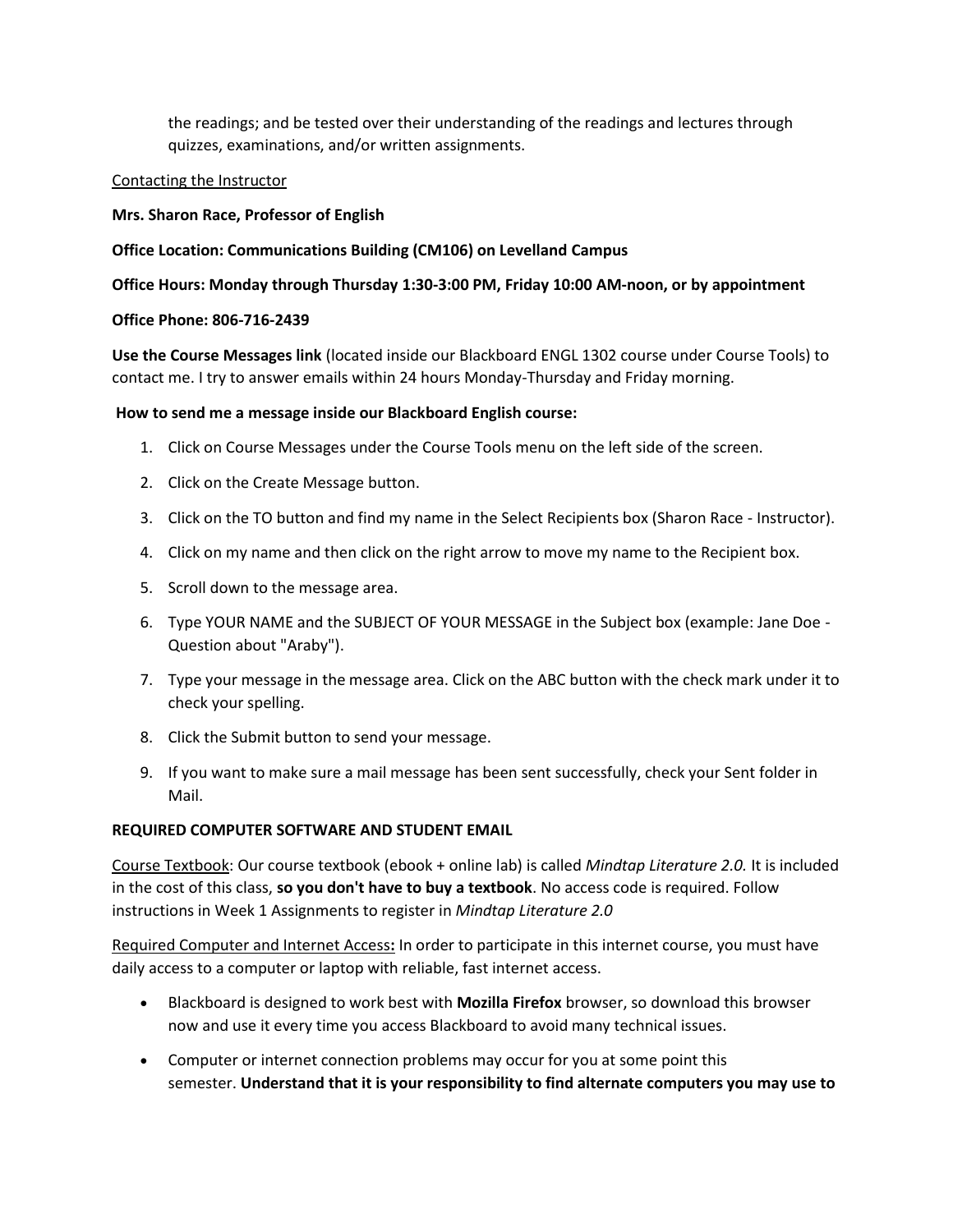**submit your work on time***.* Find your alternate resources **now;** do not wait until you suddenly need them! You can find computers and/or Wi-Fi in the following places:

- o SPC Reese Campus Student Computer Lab (806-716-4666)
- o SPC Levelland Campus Student Computer Lab (806-716-2179)
- $\circ$  SPC Levelland Campus Library Computer Lab (806-716-2299) this lab is open on Sundays also
- o your local city library
- o restaurants or cafes with free Wi-Fi
- o neighbors or friends (line up at least three)

**Computer Help:** need help with your computer, laptop, email address, or SPC username/password?

- **[helpdesk@southplainscollege.edu](mailto:helpdesk@southplainscollege.edu)**
- **806-716-2600**

#### **Mindtap Help:**

- You will probably need to disable pop-up blockers on your internet browser to access Mindtap the first time.
- Cengage Support: <https://www.cengage.com/help-center/>

#### **Blackboard Help:**

- 1. E-mail: [blackboard@southplainscollege.edu.](mailto:blackboard@southplainscollege.edu) Be sure to include your full name, your instructor's name, the course and section you are enrolled in, and a detailed description of the problem. The blackboard@southplainscollege.edu account is monitored from 8:00 AM – 10:00 PM, Monday – Sunday. You can expect a response within 24 hours by email; however, the average response time is less than one hour.
- 2. Phone: 806-716-2180 (available between 8:00 AM and 4 PM Monday through Friday, except on holidays).
- 3. Online: click on the Help link listed under the Course Tools menu.

#### Required Computer Software:

- 1. *Internet Browser: Blackboard Learn* is designed to work best with the **Mozilla Firefox** browser. Blackboard experts do not recommend using Internet Explorer 8 or 9. Visit this website for a free download of the Mozilla Firefox browser: [http://www.mozilla.org/en-](http://www.mozilla.org/en-US/firefox/new/)[US/firefox/new/.](http://www.mozilla.org/en-US/firefox/new/) Mac users may use either Firefox or Safari--both seem to work well with Blackboard.
- 2. *Office 365: Word and PowerPoint*: You will need a good word processing program to create papers for this course. As a member of the SPC community, you have free access to Office 365. Office 365 provides online access to Microsoft Word, Microsoft Excel, Microsoft PowerPoint,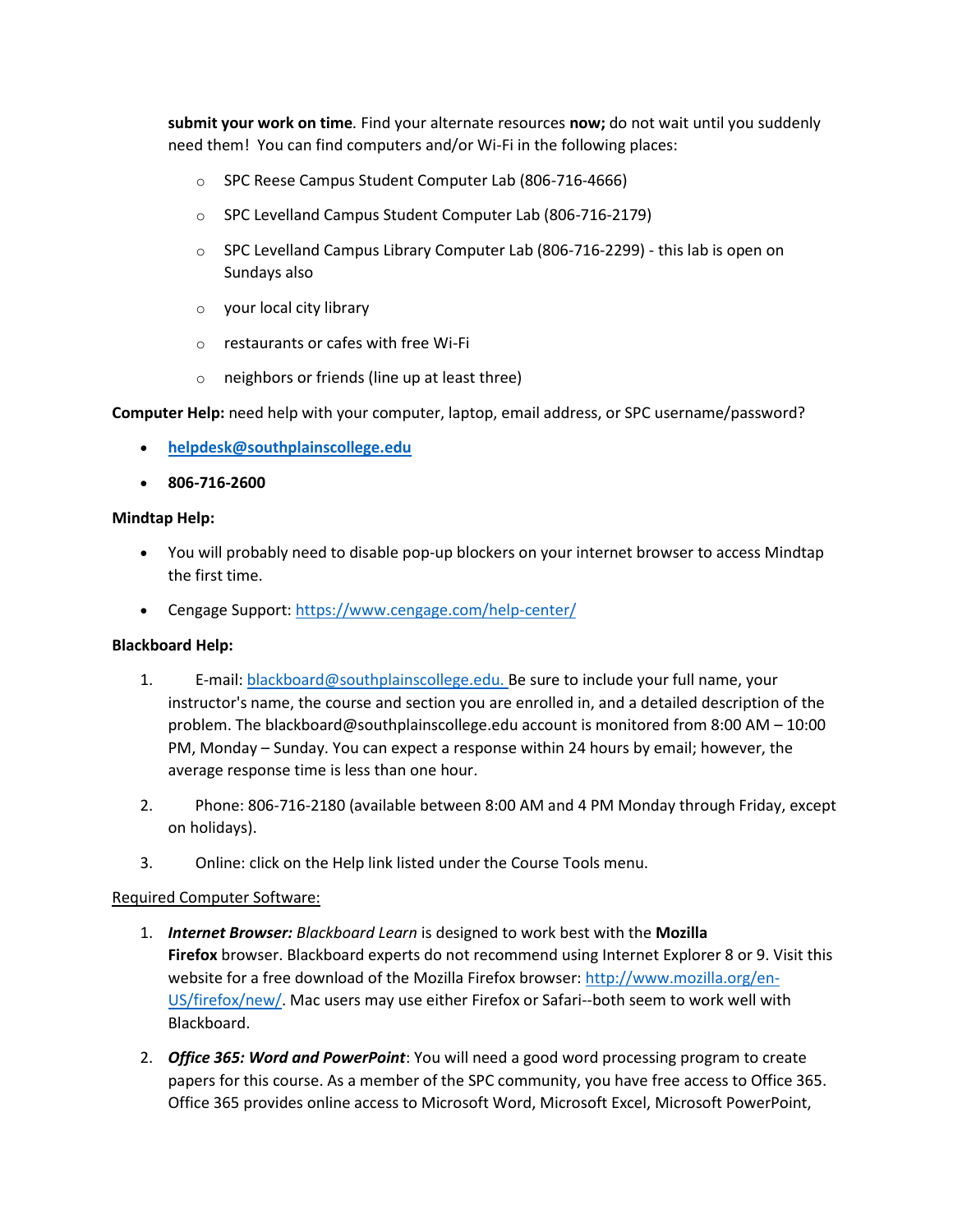and 1TB of free online storage with Microsoft OneDrive. You can use Office 365 online or install to your PC, Mac, or mobile device.

- a. To access Office 365, go to [https://www.office.com](https://www.office.com/) and sign in with the following format: SPCusername@southplainscollege.edu and your MySPC password.
- b. You can then click the link for the individual application you want to use online, or click the install office link towards the top right to install the application to your computer.
- 3. *Adobe Reader:* Available to download **FREE** from this website: <http://www.adobe.com/products/reader.html>

SPC Student Email Account: If you haven't already, you must go ahead and activate your SPC student email account. Not only will you need access to your SPC email account to receive TURNITIN digital paper submission receipts for our class, but SPC also sends many important messages to your SPC email address.

- Your SPC Email address is: **yourSPCusername@southplainscollege.edu** (ex. jsmith1234@southplainscollege.edu).
- Your student email password is the same as your Blackboard password. If you need help, call the SPC Help Desk at 806-716-2600.
- To access your SPC email account, log in to MySPC [\(https://portal.southplainscollege.edu/\)](https://portal.southplainscollege.edu/) and click the **Unread Messages: South Plains College O365** link at the bottom of the page.
- You can also set up access to your SPC email account through mobile phone mail apps, such as default smartphone Mail app or the Outlook app.
- Check with the SPC Help Desk for assistance: 806-716-2600.

**Do not confuse our course Blackboard Course Messages with your SPC Student Email account; they are separate. For all communication with me, use Blackboard Course Messages inside our Blackboard course.**

# **COURSE ORGANIZATION AND POLICIES**

# Semester Calendar and Weekly Assignments

- **Calendar & Assignments** is the entry page for ENGL 1302 and is available as a link in the Course Content menu as well. The course material is released in weekly segments (ex. Week 1, Week 2), and each week runs from Tuesday 8:00 A.M. to Tuesday 8:00 A.M. of the following week.
- It is very important that you keep up with which week of the semester we are in so you will know when that week's assignments are due. So, for example, let's say that Week 1 begins on Tuesday, January 20; all assignments for Week 1 would be due by 8 A.M. on Tuesday of the following week, January 27.
- Weekly Assignments are normally posted by Tuesday of each week and detail the readings, discussion forums, exercises, quizzes, tests, and papers to be completed. Due dates are normally 8:00 A.M. on Tuesday of the following week.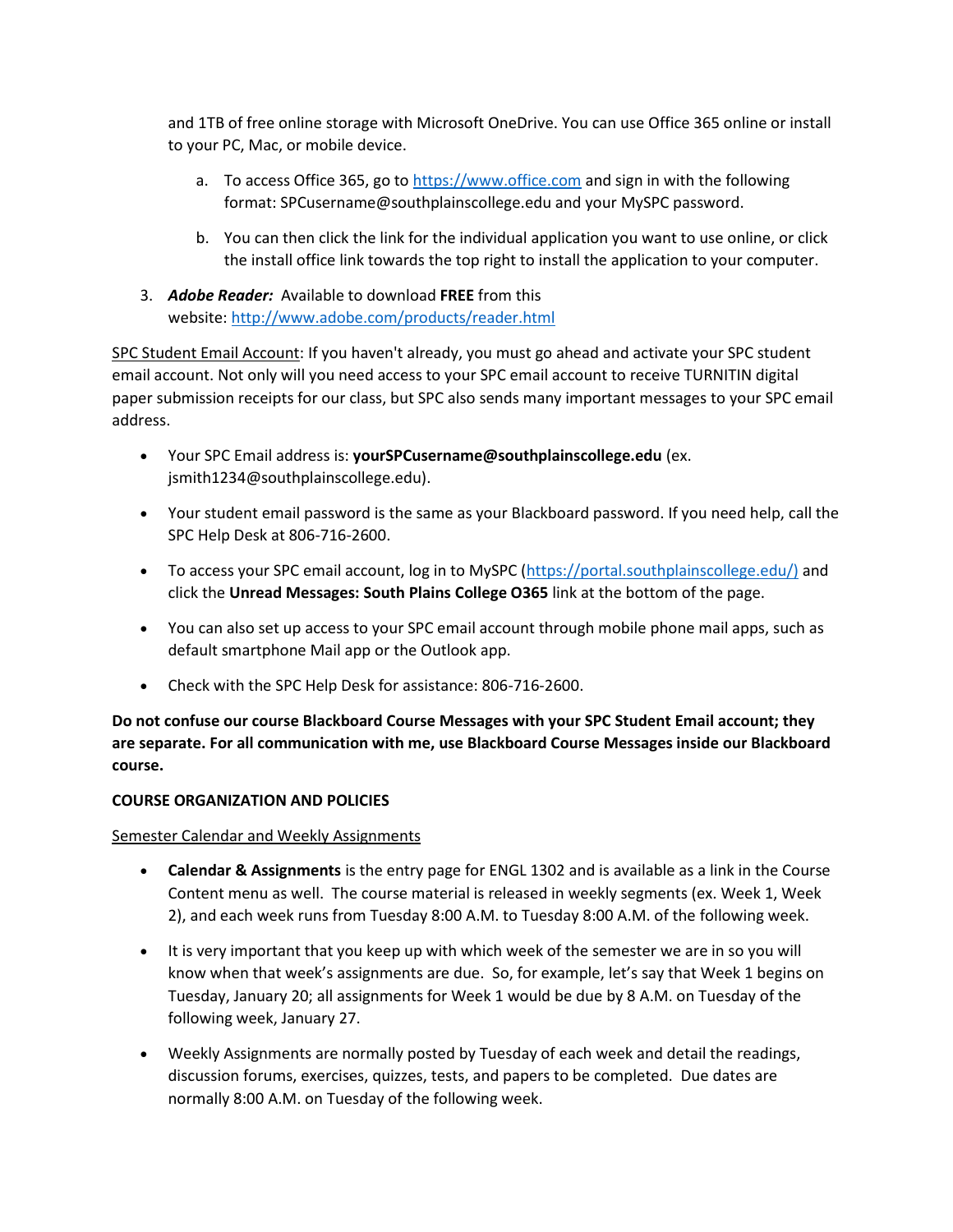• *I recommend you print out the weekly assignment sheets and keep them in a three-ring binder*, *along with all the other handouts you will be getting in this course. Use the assignment sheet as a checklist for the week. To print a Blackboard page, use the Print option in your internet browser.*

# Grades **Grade Calculation: Assignments vary in weight and total 100%**

- Literature Quizzes and Tests (35%)
	- o Short Story and Literary Term Quizzes (25%) *Your lowest literature quiz score is dropped. The Grade Center unfortunately does not flag the dropped grade, but it is set to drop the lowest literature quiz grade from the beginning of the semester. Midsummer Night plot quiz cannot be dropped.*
	- o Drama Test (5%)
	- o Poetry Test (5%)
- Research Skills and Grammar Assignments (30%)
	- o Quotation and Paraphrase Quiz (4%)
	- o MLA 8 (2016) Paper Format and Documentation Quiz (4%)
	- o Plagiarism Quiz 1 (2%)
	- o Plagiarism Quiz 2 (2%)
	- o MLA Works Cited Format Quiz (4%)
	- o Mindtap Research & Grammar Skills Assignments (14%) *Your 2 lowest Mindtap quiz/assignment scores in this category are dropped. The Grade Center unfortunately does not flag the dropped grades, but it is set to drop the 2 lowest grades from the beginning of the semester.*
- Writing Assignments (35%)
	- o Short Essay Assignment (5%)
	- o Article Summary Paper (5%)
	- o Character Analysis Essay (7%)
	- o Research Paper Outline (3%)
	- o Research Paper (15%)
- OPTIONAL EXTRA CREDIT: Earn up to 3 extra points to be added to your final average by completing extra-credit assignments.

# **Grade Reports:**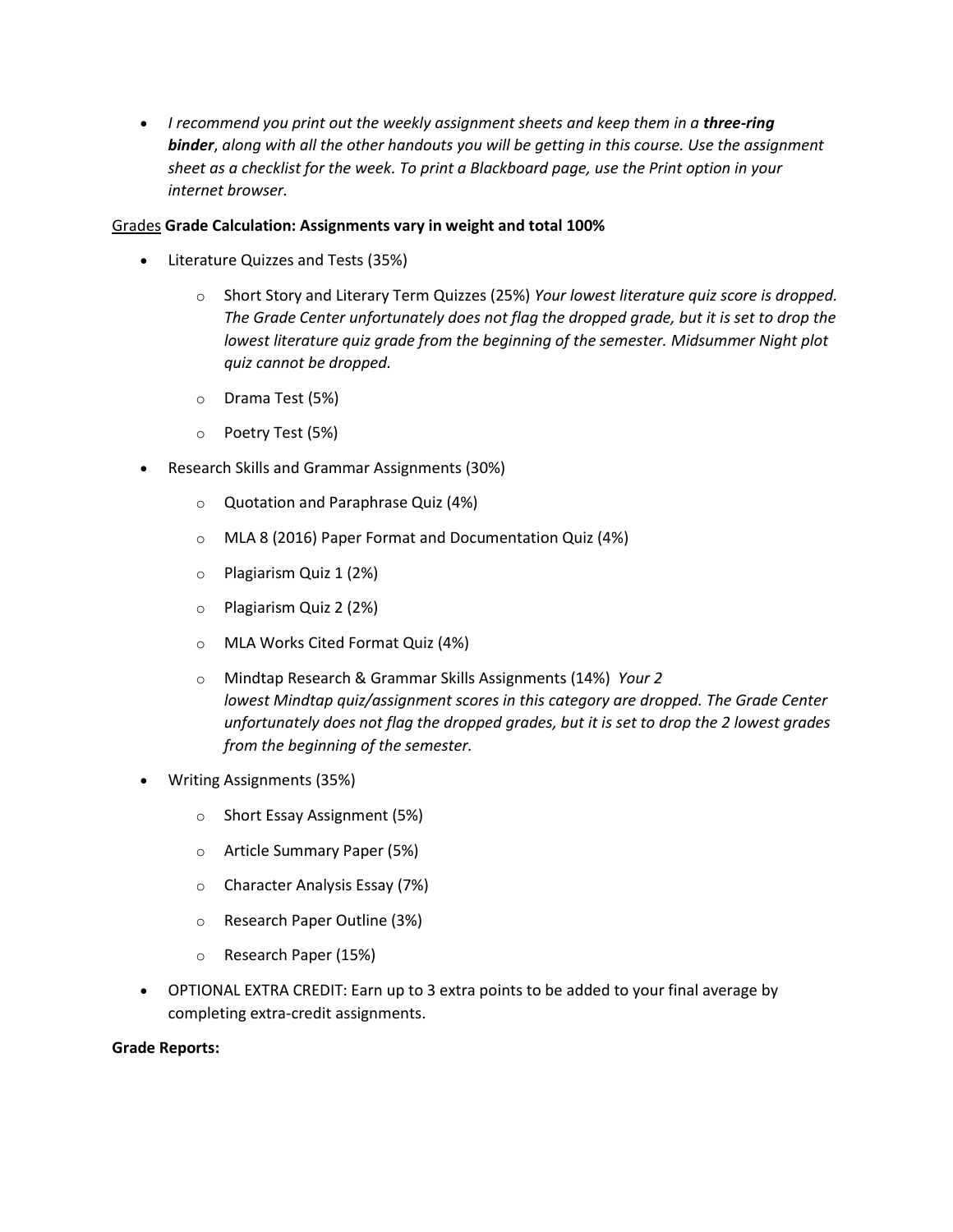• Click on the My Grades link in the Course Tools menu to view your grades and current average. I recommend you do this weekly throughout the semester so you are always aware of your grade status.

# **Methods of Evaluation:**

- Your work will be evaluated by means of this scoring system: A (90-100); B (80-89); C (70-79); D (60-69); F (59 and below).
- Blackboard quizzes and parts of the major exams are graded electronically and your grades will be available when I release them.
- Papers can take from one to two weeks to be graded; I will usually notify you through an Announcement when I have finished grading those written assignments. **MAJOR ERRORS are grade killers!** The major errors are fused sentences, comma splices, fragments, subject-verb agreement errors, pronoun-antecedent agreement errors, pronoun reference errors, three spelling/wrong word errors. Here's how major errors can affect your papers: if your paper has great content and contains no major errors, it could earn an A. Great content with one or two major errors would earn a B; great content with three or four major errors earns a C; five or six major errors drops it to a D; seven or more major errors receives a failing grade. In other words, don't let MAJOR ERRORS prevent your papers from earning the scores that your great content deserves! The absence of major errors, on the other hand, does not guarantee a good grade; content, organization, development, etc. must also be exemplary.

# **Essay Assessment Guidelines:**

**"A" Essay (Superior)** To earn an "A," a paper meets all of the criteria below:

- 1. The paper fulfills all the basic requirements of the assignment (for example, topic, purpose, length, format).
- 2. **Unity:** The paper states a clear thesis, all topic sentences strongly support the thesis, and body paragraphs are unified around their topic sentences. The essay conveys a clear purpose and is tailored to a distinctive audience.
- 3. **Support**: Body paragraphs contain abundant, fresh details and examples that provide specific, concrete, logical evidence. If sources are required, the paper accurately integrates and correctly documents credible source material to add insight, sophistication, and complexity to the paper's ideas.
- 4. **Coherence:** The organization of the paper is excellent and logical (emphatic order, chronological order, etc.), transitions are sophisticated, and the paper exhibits mastery of basic components (introduction, conclusion, and body paragraph structure).
- 5. **Sentence Skills:** The paper contains no major errors (fragment, fused sentence, comma splice, subject-verb agreement, pronoun reference or agreement, verb form) and is virtually free of other grammar, spelling, wrong word, punctuation, mechanical, or point of view errors. Word choice and sentence variety (simple, compound, complex) are effective and powerful.

**"B" Essay (Strong)** To earn a "B," a paper meets all of the criteria below: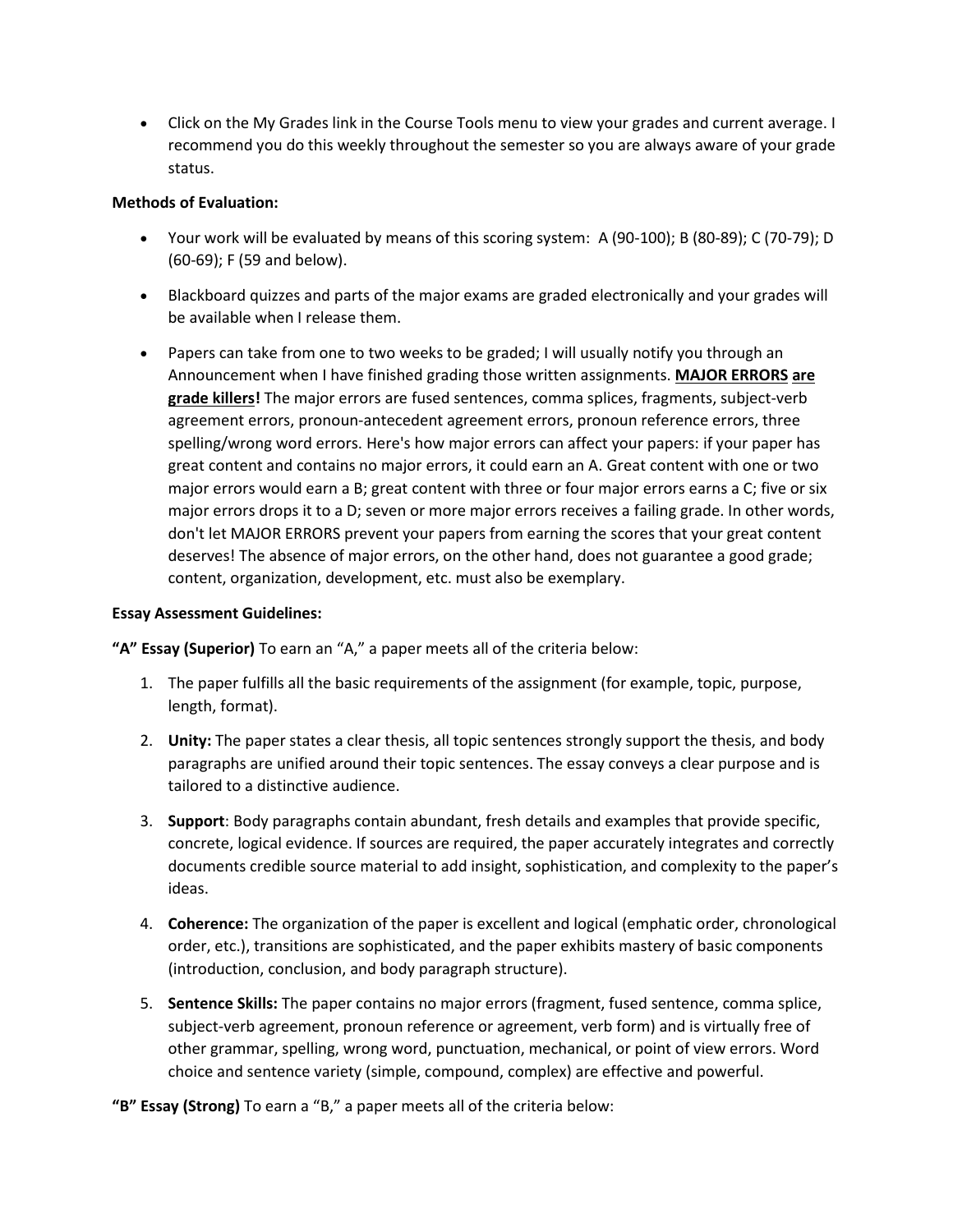- 1. The paper fulfills all the basic requirements of the assignment (for example, topic, purpose, length, format).
- 2. **Unity:** The paper states a clear thesis, all topic sentences directly support the thesis, and body paragraphs display unity. The essay conveys good awareness of purpose and audience.
- 3. **Support**: Body paragraphs are well-developed with specific details, examples, and sound logic. If sources are required, the paper accurately uses and correctly documents credible source material to supplement its ideas.
- 4. **Coherence:** The organization of the paper is clear and helpful, transitions are helpful, and the paper exhibits strong basic components (introduction, conclusion, and body paragraph structure).
- 5. **Sentence Skills:** The paper contains no more than two major errors (fragment, fused sentence, comma splice, subject-verb agreement, pronoun reference or agreement, verb form) and very few other grammar, spelling, wrong word, punctuation, mechanical, or point of view errors. Word choice and sentence variety are strong.

**"C" Paper (Acceptable)** To earn a "C," a paper meets all of the criteria below:

- 1. The paper fulfills all the basic requirements of the assignment (for example, topic, purpose, length, format).
- 2. **Unity:** A thesis is stated but may lack a strong claim or be obvious or predictable; topic sentences adequately support the thesis. One error in paragraph unity may occur. The essay's purpose and audience are adequately conveyed.
- 3. **Support**: Body paragraphs contain relevant details or logical reasons but need more specific examples/evidence. If sources are required, credible outside sources are usually integrated and cited correctly.
- 4. **Coherence:** Organization of ideas is satisfactory, transitions are logical, and the paper indicates competence in basic components (introduction, conclusion, and body paragraph structure).
- 5. **Sentence Skills:** The paper contains no more than four major errors (fragment, fused sentence, comma splice, subject-verb agreement, pronoun reference or agreement, verb form). Some other grammar, spelling, wrong word, punctuation, mechanical, or point of view errors are present but not distracting. Word choice and sentence variety are strong.

**"D" Paper (Developing)** To earn a "D," a paper will exhibit *one or more* of the weaknesses below:

- 1. The paper only partially fulfills one or more of the basic requirements of the assignment (for example, topic, purpose, length, format).
- 2. **Unity:** The thesis may announce the topic but no claim, contain more than one idea, or be too vague, too broad, or too narrow. Topic sentences are not tied to the thesis. Two errors in paragraph unity may occur. Essay conveys little awareness of audience or purpose.
- 3. **Support**: Details are sparse or vague and consist of generalizations, clichés, or repetition. If applicable, sources are insufficient and/or not always integrated or cited correctly.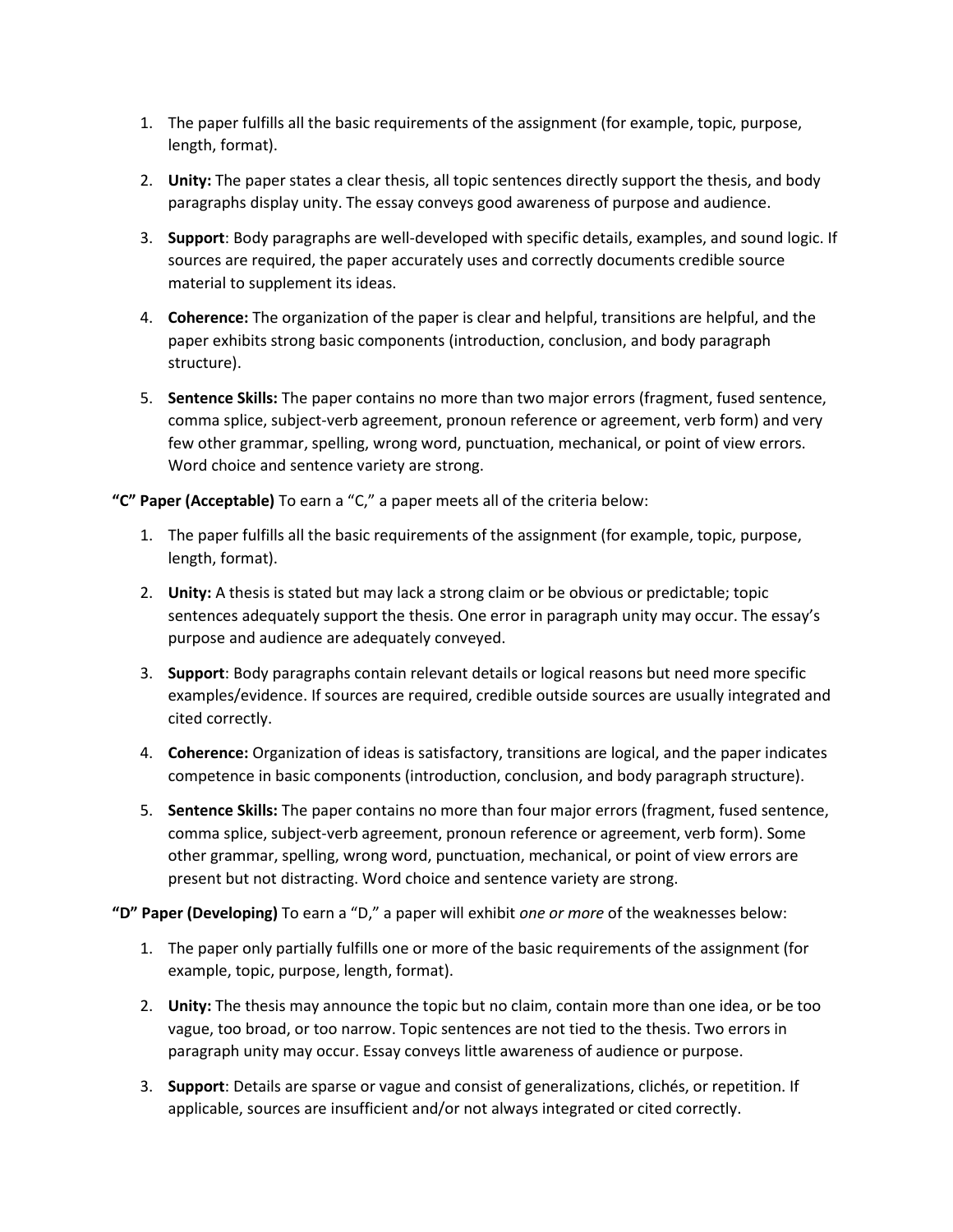- 4. **Coherence:** Organization is attempted but disjointed or confusing; transitions are sparse. The paper indicates awareness of but not competence in basic components (introduction, conclusion, and body paragraph structure).
- 5. **Sentence Skills:** The paper contains no more than six major errors (fragment, fused sentence, comma splice, subject-verb agreement, pronoun reference or agreement, verb form). Several other grammar, spelling, wrong word, punctuation, mechanical, or point of view errors distract from the content. Informal word choices occur with little or no variety in sentence type and length.

**"F" Paper (Unacceptable)** To earn an "F," a paper will exhibit *one or more* of the weaknesses below:

- 1. The paper fails to fulfill one or more of the basic requirements of the assignment (for example, topic, purpose, length, format).
- 2. **Unity:** The thesis is illogical, incomplete, or missing, so the essay lacks focus on one central idea. Topic sentences are missing, so body paragraphs lack unity. The essay ignores the purpose and audience.
- 3. **Support**: Details are illogical, irrelevant, or missing from body paragraphs. If sources are required, the paper fails to use sources, does not meet the minimum source requirements, uses source material inaccurately, uses sources that are not credible, fails to document fully or correctly, and/or includes plagiarism.
- 4. **Coherence:** Organization is incoherent, transitions are missing or illogical, or the paper indicates lack of competence in basic paper components (for example, lack of introduction and/or conclusion, lack of paragraphing).
- 5. **Sentence Skills:** Seven or more major errors (fragment, fused sentence, comma splice, subjectverb agreement, pronoun reference or agreement, verb form) occur with numerous other grammar, spelling, wrong word, punctuation, mechanical, or point of view errors. Word choice is often inaccurate, immature, or inappropriate. Multiple sentence structure/syntax errors make the paper difficult or almost impossible to read. If one type or a combination of types of errors, regardless of whether they are major or minor, seriously affects the readability of a paper, it will receive an "F."

# **TURNITIN (where you submit papers in our Blackboard course):**

- TURNITIN is where papers are submitted and graded inside our Blackboard course.
- TURNITIN accepts files saved in the following formats: Microsoft Word, WordPerfect, Rich Text Format (.rtf file ending), and PDF. TURNITIN does NOT accept Microsoft Works documents. Do not submit Text documents (.txt file ending) because they will not retain the proper MLA formatting.
- Many students make the mistake of uploading a paper and thinking they are done. There is a second step, which is to confirm submission. If the second step isn't confirmed, the paper will not be submitted, and there will be no digital receipt.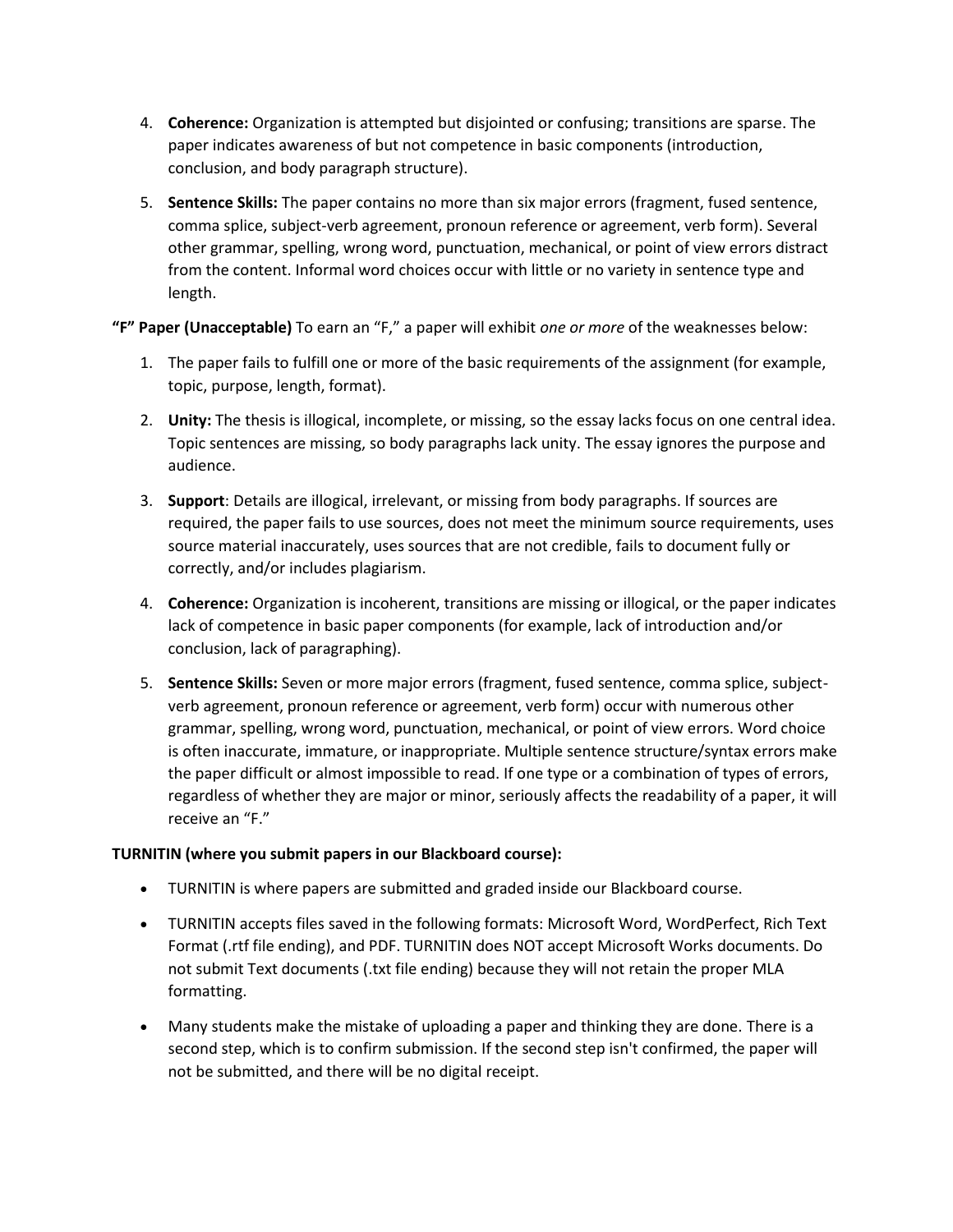- After you submit a paper to TURNITIN, you must immediately check your South Plains College email account, including your junk, bulk, or deleted folders (it is sometimes filtered as spam) for the digital receipt email. If you do not see a digital receipt, then your submission was **not** likely received by TURNITIN, and you will need to resubmit your paper immediately.
- Without a digital receipt, you cannot prove that you submitted your paper before the deadline, and I don't accept late papers.
- Once your paper has been graded, click on the **View/Submit** link to view my comments and marks.

# **MLA 8th Edition (2016) Documentation Style:**

- All papers must be formatted according to **MLA 8th edition (2016)** style. Our textbook contains a section on MLA style and documentation, but don't use it. It is the 7th edition (2009) information, so it is outdated.
- For MLA 8th edition (2016) documentation and bibliography guidelines, click on the **MLA 8 (2016) Style** link under Course Tools.

# **Late Work:** *I DO NOT ACCEPT LATE WORK*

# ×.

- You do not receive credit for a late assignment, nor should you ask to take a quiz or exam or submit a paper after the deadline because you have had or do have computer problems. Do not wait until the night before to complete weekly assignments.
- Have alternate computer locations already lined up to use in case you have trouble with your own computer. Our Blackboard course is set up to prevent submission of late assignments, so be sure you complete and submit assignments before the 8:00 AM deadline each Tuesday.
- **Pretend that the weekly deadline is Monday at midnight instead of Tuesday morning.**
- You may make up a major assignment (essay/exam) only if you have contacted me prior to the deadline and do have a dire circumstance, such as a death in the family. But keep in mind that you normally have at least a week or more within to complete assignments. Plan ahead; if you have to be out of town or at work right when assignments are due, finish them early.

# Plagiarism and Cheating Policy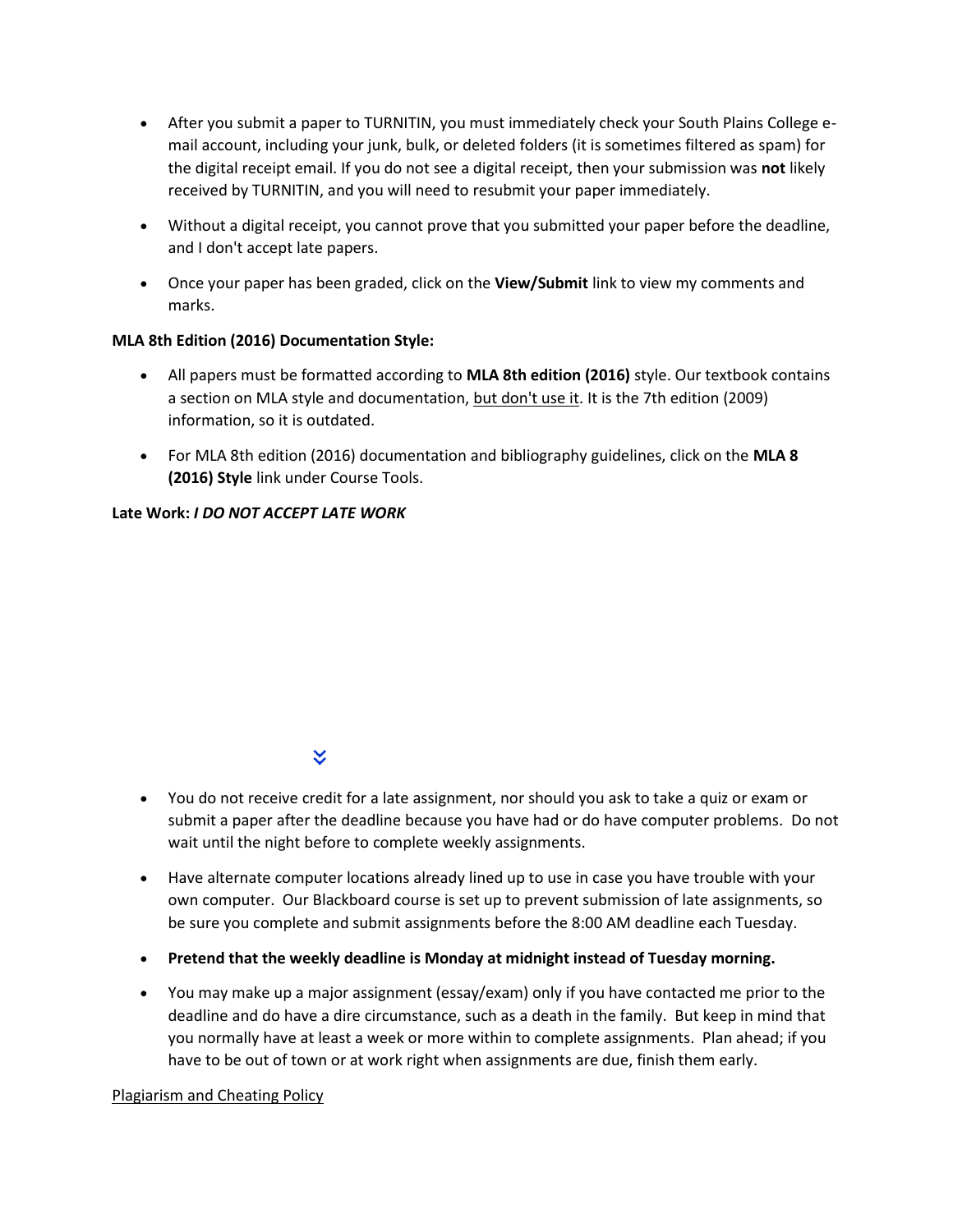"Complete honesty is required of the student in the presentation of any and all phases of course work. This idea applies to quizzes of whatever length as well to final examinations, to daily reports, and to term papers" (*SPC General Catalog*).

- *Cheating:* "Dishonesty of any kind on examinations or on written assignments, illegal possession of examinations, the use of unauthorized notes during an examination, obtaining information during an examination from the textbook, or from the examination paper of another students, assisting others to cheat, alteration of grade reports, illegal entry or unauthorized presence in an office are examples of cheating" (*General Catalog*). Some example of cheating are copying responses from another student's paper or quiz, allowing someone else to take a quiz or exam for you, or receiving help from someone else to complete any quiz, test, or written assignment.
- *Plagiarism*: "Offering the work of another as one's own, without proper acknowledgements, is plagiarism; therefore, any student who fails to give credit for quotations or essentially identical expression of material taken from books, encyclopedias, magazines, and other reference works, or from the themes, reports, or other writings of a fellow student [or another person] is guilty of plagiarism" (*General Catalog*). Some examples of plagiarism are not writing your own papers; copying parts of your papers from others'; not giving proper credit for source information; not quoting, paraphrasing, or summarizing source material correctly; or not using proper MLA documentation.
	- **DO NOT PLAGIARIZE YOUR OWN WORK: If you have taken this ENGL 1302 course with me in a previous semester, you may not submit the same papers you created for the previous course attempt in this current course. In other words, you may not submit the same or a revised version of a paper you wrote when you took my class during a previous semester. Nor may you submit papers for our class that you have written for any other course you have already taken. In other words, you will be expected to write new, original papers for each written assignment you complete this semester. For example, for the character analysis essay, if you wrote about Mathilde Loisel during a previous semester of this course, you will need to choose a different character to analyze for this semester's character analysis.**

If you are involved in cheating or plagiarism on exams, quizzes, papers, or assignments, you will receive a point deduction, or a zero for the assignment, or be dropped from the course with the grade of "F" or "X," at my discretion.

# Course Attendance

- If you have not submitted any assignments by the twelfth class day, your access to the course will be blocked and the Registrar's Office will remove you from my class roster.
- If you accumulate nine zeros and/or do not submit assignments for three weeks in a row, you will be dropped from the course.
- I recommend that you access our course at least three times a week to work on the week's assignments. To experience more success, do not procrastinate and attempt to complete a whole week's assignments the day (or night!) before they are due.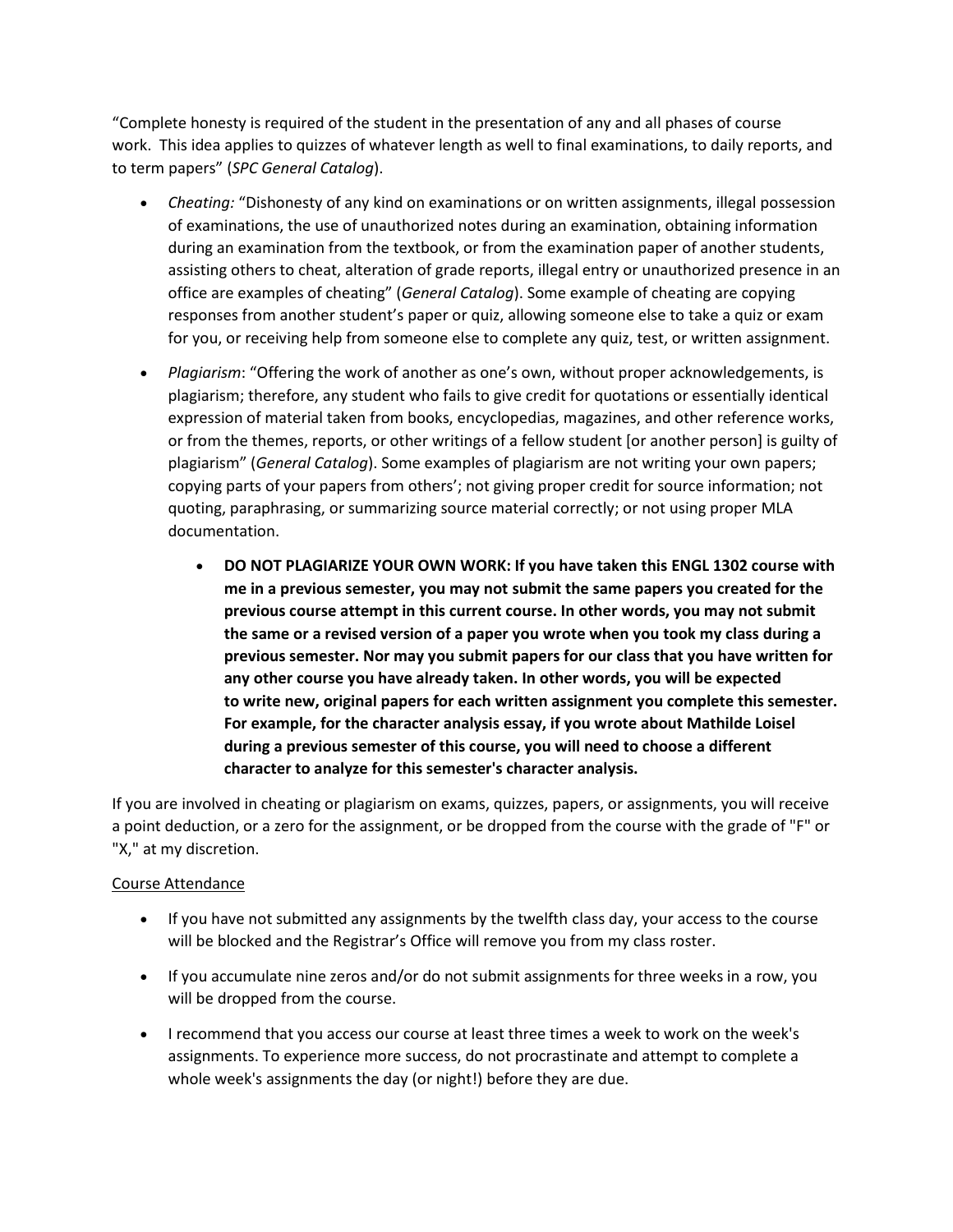#### How to withdraw from our online course:

# **Dropping our class**

- Before you withdraw from our class, please contact me or talk to your advisor. There may be a way for you to get back on track.
- Check the SPC Academic Calendar here to find out the last day to drop a course for this semester: <http://www.southplainscollege.edu/academiccalendar/index.php>
- To drop this class, fill out and submit this form online: [https://forms.office.com/Pages/ResponsePage.aspx?id=ZrGRbWrP6UWeIqAmJdCCqVjM](https://forms.office.com/Pages/ResponsePage.aspx?id=ZrGRbWrP6UWeIqAmJdCCqVjMnZs6h15Nrs0pqCo_sElUODExTUFXS0JOODhJOTlYM0NEV1kzRk9GMSQlQCN0PWcu) [nZs6h15Nrs0pqCo\\_sElUODExTUFXS0JOODhJOTlYM0NEV1kzRk9GMSQlQCN0PWcu](https://forms.office.com/Pages/ResponsePage.aspx?id=ZrGRbWrP6UWeIqAmJdCCqVjMnZs6h15Nrs0pqCo_sElUODExTUFXS0JOODhJOTlYM0NEV1kzRk9GMSQlQCN0PWcu)
- You are not required to obtain an instructor signature to drop. There will be no charge for drops for the fall or spring semesters.

# **Withdrawing from all classes**

- If you wish to withdraw from all courses, initiate that process with the Advising Office. Schedule an appointment with an advisor by visiting [http://www.southplainscollege.edu/admission](http://www.southplainscollege.edu/admission-aid/advising/spcadvisors.php)[aid/advising/spcadvisors.php](http://www.southplainscollege.edu/admission-aid/advising/spcadvisors.php) or by calling 806-716-2366.
- For additional information regarding schedule changes, drops and withdrawals, [click here.](http://www.southplainscollege.edu/admission-aid/apply/schedulechanges.php)

# Student Conduct

- *Be Respectful—*show respect to yourself, your classmates, and your instructor. Be courteous in all of your online communication. Treat others in communication as you wish to be treated. Students who display rude or confrontational behavior will be permanently blocked from the course.
- *Communicate*—if you do not understand the assignment, call or e-mail me, but do so in a timely fashion. For example, if you have questions about a research assignment, do not call or e-mail on the day the assignment is due. Type QUESTION in the subject line of your e-mail so I can find it more easily. I am usually able to respond to e-mails within 24 hours, except on weekends and holidays.
- *Be Conscientious*—give yourself enough time to do each assignment. Waiting until the last minute to take a quiz or exam or write a paper will increase your stress and definitely not produce the best results.
- *Be Studious*—realize that internet courses require a great deal of self-discipline, organization, and self-motivation. You must set aside times each week that you "attend" your internet class. If you plan to "attend" this class only to take quizzes or exams, you will not do as well as you desire. I recommend you access our Blackboard course and work on assignments at least three times a week.

#### Disability, Non-Discrimination, Diversity, and Title IX Pregnancy Policies

#### **Note to Students with Disabilities**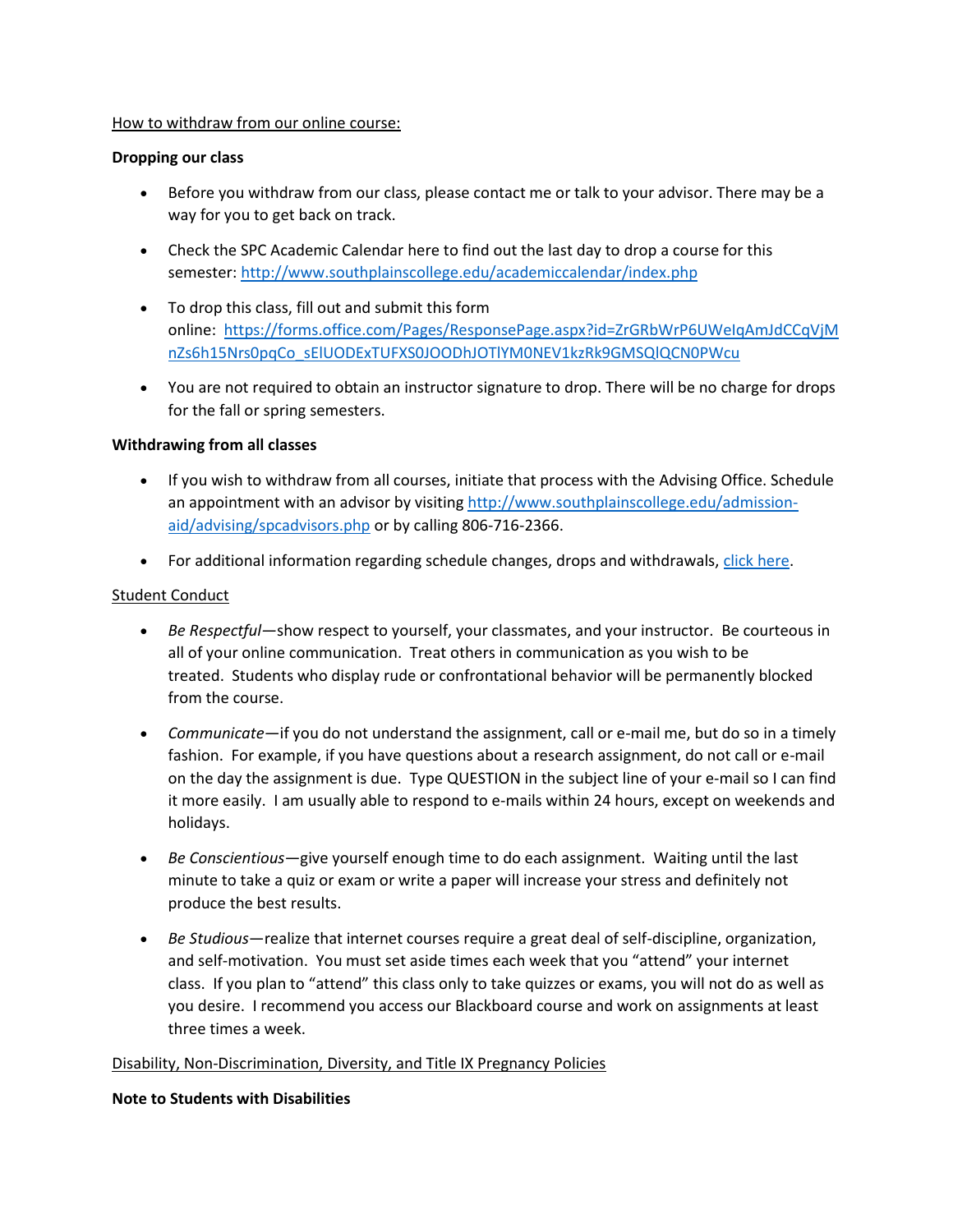• Students with disabilities, including but not limited to physical, psychiatric, or learning disabilities, who wish to request accommodations in this class should notify the Disability Services Office early in the semester so that the appropriate arrangements may be made. In accordance with federal law, a student requesting accommodations must provide acceptable documentation of his/her disability to the Disability Services Office. For more information, call or visit the Disability Services Office at Levelland (Student Health & Wellness Office) 806-716- 2577, Reese Center (Building 8) 806-716-4675, or Plainview Center (Main Office) 806-716-4302 or 806-296-9611. If you have a disability-related need for reasonable academic adjustments in this course, bring me your letter of accommodation from Disability Services Office, and we can privately discuss your specific accommodations.

# **Non-Discrimination Policy**

• I will do my best not to discriminate on the basis of age, color, disability, ethnic background, gender, national origin, race, religion, sexual orientation, or veteran status.

# **Diversity Policy**

• In this class, I will endeavor to establish and support an environment that values and nurtures individual and group differences and encourages engagement and interaction. Understanding and respecting multiple experiences and perspectives will serve to challenge and stimulate all of us to learn about others, about the larger world, and about ourselves.

#### **Title IX Pregnancy Accommodations Statement**

• If you are pregnant, or have given birth within six months, under Title IX you have a right to reasonable accommodations to help continue your education. To activate accommodations you must submit a Title IX pregnancy accommodations request, along with specific medical documentation, to the Director of Health and Wellness. Once approved, notification will be sent to the student and instructors. It is the student's responsibility to work with the instructor to arrange accommodations. Contact Crystal Gilster, Director of Health and Wellness at 806-716 2362, or email [cgilster@southplainscollege.edu](mailto:cgilster@southplainscollege.edu) for assistance.

# **Health and Wellness**

• Any student needing individual counseling for issues such as depression, anxiety, adjustment to college, stress management, and substance abuse may visit the Health and Wellness Center to chat, confidentially, with licensed mental health professionals who provide services free of charge to current SPC students. Call or visit on Levelland Campus 806-716-2529 from 8:00 am – 4:00 pm. Students wanting to set up a counseling session will have an option to be seen face-toface or teleconference session via Doxy.me or Zoom platform. Both students and Health and Wellness employees will wear a mask during face-to-face appointments. The number of people in an office will be limited to allow for safe social distancing. Signs are posted on the front door advising students not enter if they are showing signs of illness. Students will be escorted to an appropriate office to ensure social distancing is maintained. Any student in need of food or other essentials may visit the food pantry on Levelland Campus. Students can contact Dee Dee Odorizzi (806-716-2236) for more information.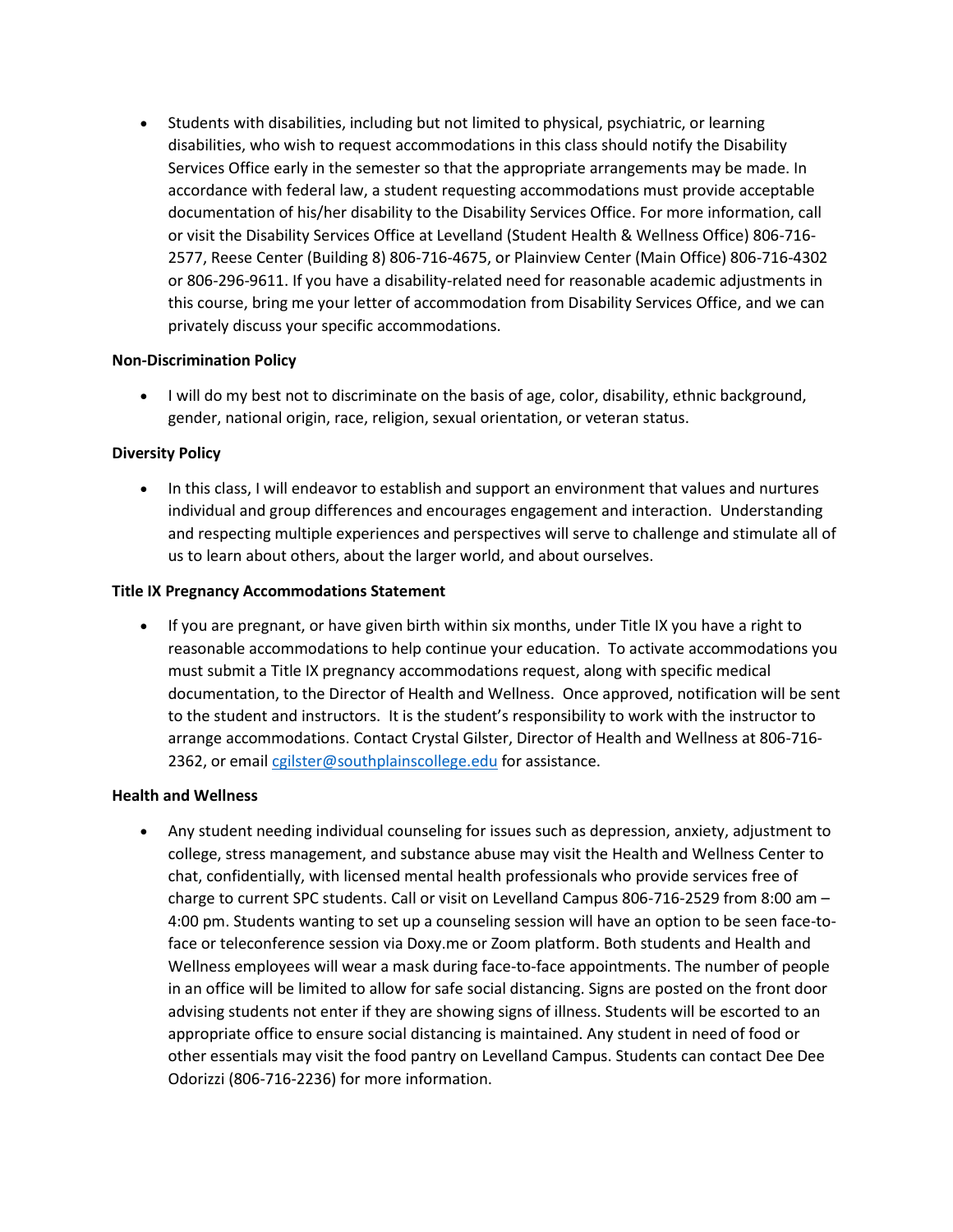### Course Calendar Overview

# See **Calendar & Assignments** in the Course Content menu for specific weekly assignments.

Week 1:

- Introduction to Blackboard
- Course Syllabus
- Begin Short Story Unit

# Week 2:

• Short Story Unit (cont.)

# Week 3:

- Short Story Unit (cont.)
- Short Essay due

# Week 4:

- Short Story Unit (cont.)
- Introduction to MLA Format
- Start Article Summary Paper

# Week 5:

- Short Story Unit (cont.)
- MLA Format (cont.)
- Article Summary Paper Due

# Week 6:

- Short Story Unit (cont.)
- Quotation and Paraphrase

# Week 7:

- Short Story Unit (cont.)
- Start Character Analysis Essay

# Week 8:

- Finish Short Story Unit
- Character Analysis Essay Due

# Week 9: